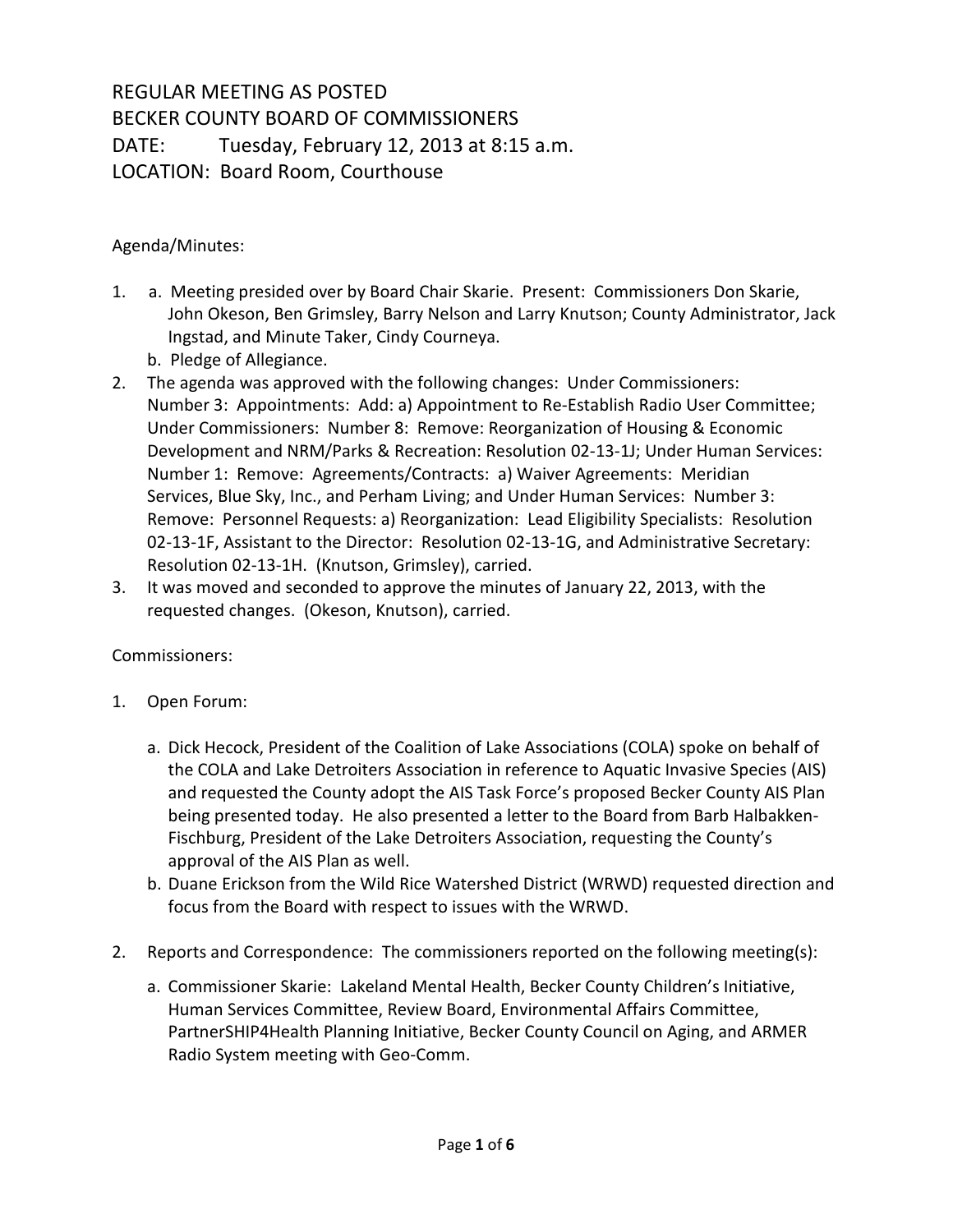- b. Commissioner Grimsley: Human Services Committee and Heartland Multi-Purpose Recreational Trail meeting.
- c. Commissioner Okeson: Aquatic Invasive Species (AIS) Task Force, Highway Committee, Safety Committee, Drug Court Steering Committee, Joint Powers 44<sup>th</sup> Annual Intergovernmental Retreat, Heartland Multi-Purpose Recreational Trail Meeting, Building Committee, and ARMER Radio System meeting with Geo-Comm.
- d. Commissioner Knutson: Prairie Lakes Municipal Solid Waste Authority (PLMSWA), Mahube-OTWA, and Environmental Affairs Committee.
- e. Commissioner Nelson: Sunnyside, Highway Committee, Building Committee, and met with the Association of Minnesota Counties (AMC), along with DNR Representatives, including Commissioner, Tom Landwehr and Assistant Commissioner, Bob Meier.
- 3. Appointments:
	- a. It was moved and seconded to re-establish the Radio User Committee and to appoint Commissioner Okeson to the committee, with per diem and mileage reimbursement. (Nelson, Knutson), carried.
- 4. Lakeland Mental Health:
	- a. It was moved and seconded to approve the commissioner's attendance at the Annual Lakeland Mental Health meeting on February 25, 2013, beginning at 11:00 a.m. in Fergus Falls, MN, with per diem and mileage reimbursement. (Nelson, Okeson), carried.
- 5. Probation Officer Salary Reimbursement: Resolution 02-13-1I:
	- a. It was moved and seconded to approve Resolution 02-13-1I, to request the 2013 Minnesota Legislature appropriate sufficient funds to reimburse the 55 participating counties for the full 50% of the cost of their probation officer salaries, as outlined in said resolution. (Nelson, Knutson), carried.
- 6. Minnesota Rural Counties Caucus (MRCC) Membership:
	- a. It was moved and seconded to approve the membership to the Minnesota Rural Counties Caucus (MRCC) at \$1,100 for the first year and \$2,100 for the second and subsequent years. (Nelson, Grimsley), carried.
	- b. It was moved and seconded to appoint Commissioner Nelson to the MRCC as the delegate for Becker County. (Knutson, Okeson), carried.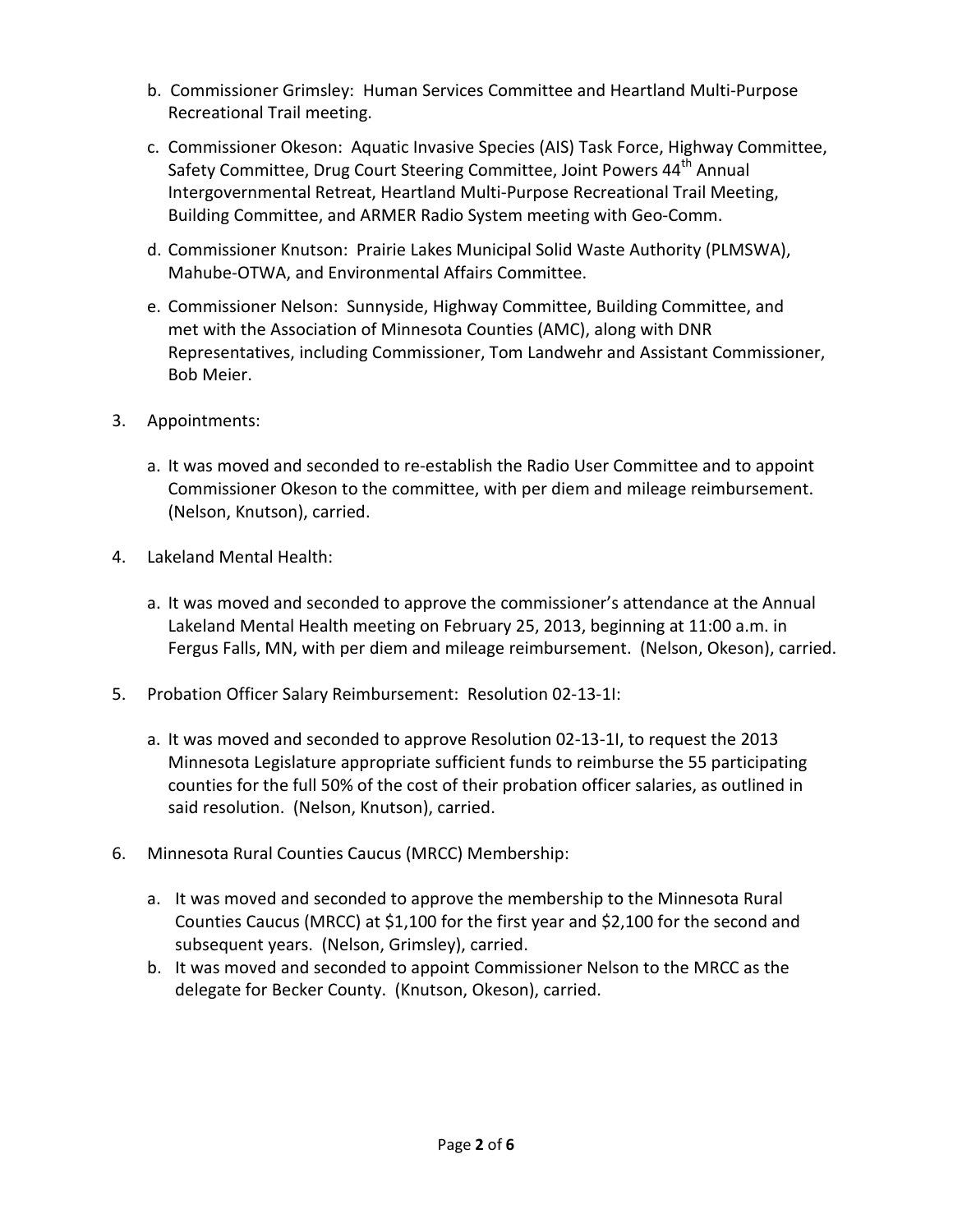Auditor-Treasurer: Ryan Tangen presented:

- 1. Licenses and Permits:
	- a. It was moved and seconded to approve the New On-Sale Intoxicating Liquor License for Detroit Country Club, Inc. – DBA: Detroit Country Club, Inc., at 24591 County Highway 22, Detroit Lakes, MN – Lakeview Township. (Okeson, Nelson), carried.
	- b. It was moved and seconded to approve the New Off-Sale 3.2 Malt Liquor License for Detroit Country Club, Inc. – DBA: Detroit Country Club, Inc., at 24591 County Highway 22, Detroit Lakes, MN – Lakeview Township. (Okeson, Knutson), carried.

Finance Committee: Ryan Tangen presented:

- 1. It was moved and seconded to approve the regular claims, including the additional claim to Toshiba and the removal of the payment to Motorola, the over-90 day claims and Auditor's Warrants:
	- a. Additional Claim:
		- i. Toshiba in the amount of \$695.48.
	- b. Removal of Payment to:
		- i. Motorola in the amount of \$116,961.99.
	- c. Over 90-Days:
		- i. Bolton & Menk, Inc. in the amount of \$3,000 due to not receiving an invoice.
		- ii. Robert Bement in the amount of \$10.27 due to size of reimbursement.
		- iii. Reliable Office Supplies in the amount of \$393.66 due to misplaced invoice.
		- iv. Tweeton Refrigeration in the amount of \$828.20 due to not receiving an invoice.
	- d. Auditor's Warrants (Tuesday Bills):
		- i. 01/22/13 in the amount of \$439,703.58
		- ii. 01/24/13 in the amount of \$20,750
		- iii. 01/29/13 in the amount of \$38,043.38
		- iv. 02/05/13 in the amount of \$24,646.54

(Okeson, Nelson), carried.

- 2. It was moved and seconded to accept the Cash Comparison and Investment Summary for December2012. (Nelson, Knutson), carried.
- 3. It was moved and seconded to approve the establishment of a separate account for forfeiture proceeds designated for the County Attorney's office. (Grimsley, Nelson), carried.
- 4. It was recommended to approve, when presented, Resolution 02-13-1E, to authorize creating and filling a Child Protection Social Worker position. It was also noted that the cost of this position is not in the current budget, but the caseload remains high.
- 5. It was moved and seconded to approve the increased cost for the purchase of a Broce Broom for the Highway Department from \$40,000 to \$40,426, due to additional necessary features. (Knutson, Okeson), carried. It was noted that this is still the lowest quote.
- 6. It was recommended to approve when presented, the Federal Emergency Management Agency (FEMA) Hazard Mitigation Assistance Planning Grant Application, with funding to include a 25% match from the County.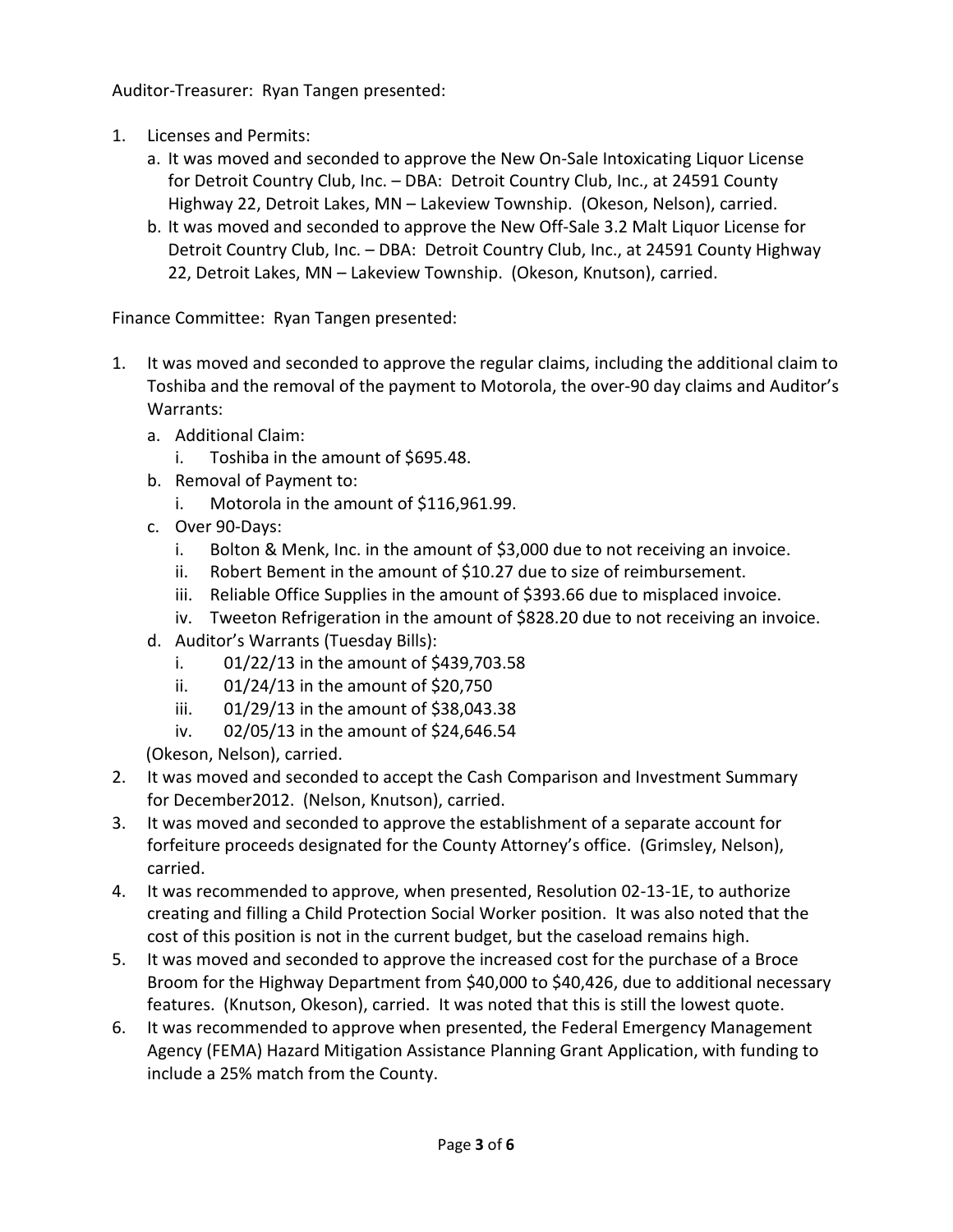7. It was recommended to approve when presented, the purchase of five (5) AED Units for squad cars, with the cost per unit at \$995, for a total of \$4,975, with two units being funded through Safety and the other three covered by other budget line items in the Sheriff's budget.

Aquatic Invasive Species (AIS): Neil Powers and Brad Green, co-chairs of the AIS Task Force presented:

- 1. a. Neil Powers and Brad Green provided a summary of the "Final Recommendations on the Framework for Becker County AIS Plan", submitted by the Becker County AIS Task Force. Discussion followed in relationship to the components outlined in the proposal.
	- b. It was moved and seconded to request that County Administrator, Jack Ingstad, research job descriptions relative to an AIS Coordinator, explore options of contracting versus hiring, with the possibility of contracting with the Cormorant Lakes Watershed District and/or sharing the position with other entities, and to provide a proposal to the Board at the next meeting on Tuesday, February 26, 2013. (Nelson, Knutson), carried.
	- c. Mr. Ingstad requested coordination with Neil Powers and Brad Green in reference to the proposal to hire an AIS Coordinator and asked for specific direction from the Board. Discussion followed with public input. Following discussion, it was the consensus of the Board to direct Mr. Ingstad to explore all options, as discussed, and to report back to the Board at the next meeting on February 26, 2013.
	- d. It was moved and seconded to approve the appointment of a 9-Member AIS Advisory Panel, as recommended. (Knutson, Grimsley), carried.
	- e. It was moved and seconded to approve Resolution 02-13-1D, that the Becker County Board of Commissioners approves the recommendations contained in the Aquatic Invasive Species 2013 Plan including to appoint a 9-member Advisory Panel and to have an AIS Coordinator, and to endorse the other component priorities of securing multiyear funding, prevention activities, education, risk assessment analysis, and a rapid response plan. (Nelson, Okeson), carried.

Human Services: Nancy Nelson presented:

- 1. It was moved and seconded to approve the Waiver Agreement with Becker County DAC for Home and Community Based waiver services and the Purchase of Service Agreements with Becker County DAC for Semi-Independent Living Services and West Home for Intermediate Care Facility for Developmentally Disabled (ICF-MR) services. (Grimsley, Okeson), carried.
- 2. It was moved and seconded to approve the update to the Becker County Emergency Assistance Program Plan, to include the change in language on Page 2 of the plan from "Emergency needs are limited to the following:" to "Emergency needs are limited to one of the following:". (Grimsley, Nelson), carried.
- 3. It was moved and seconded to approve Resolution 02-13-1E, to create an additional fulltime Social Worker position, and to then hire one (1) full-time Social Worker from the Minnesota Merit System and if the filling of this position creates a part-time Social Worker vacancy, that position will also be filled from the Merit System. (Okeson, Skarie). A roll call vote was taken: Knutson – Nay; Nelson – Abstained; Grimsley – Nay; Skarie – Yea; Okeson – Yea. Motion was lost.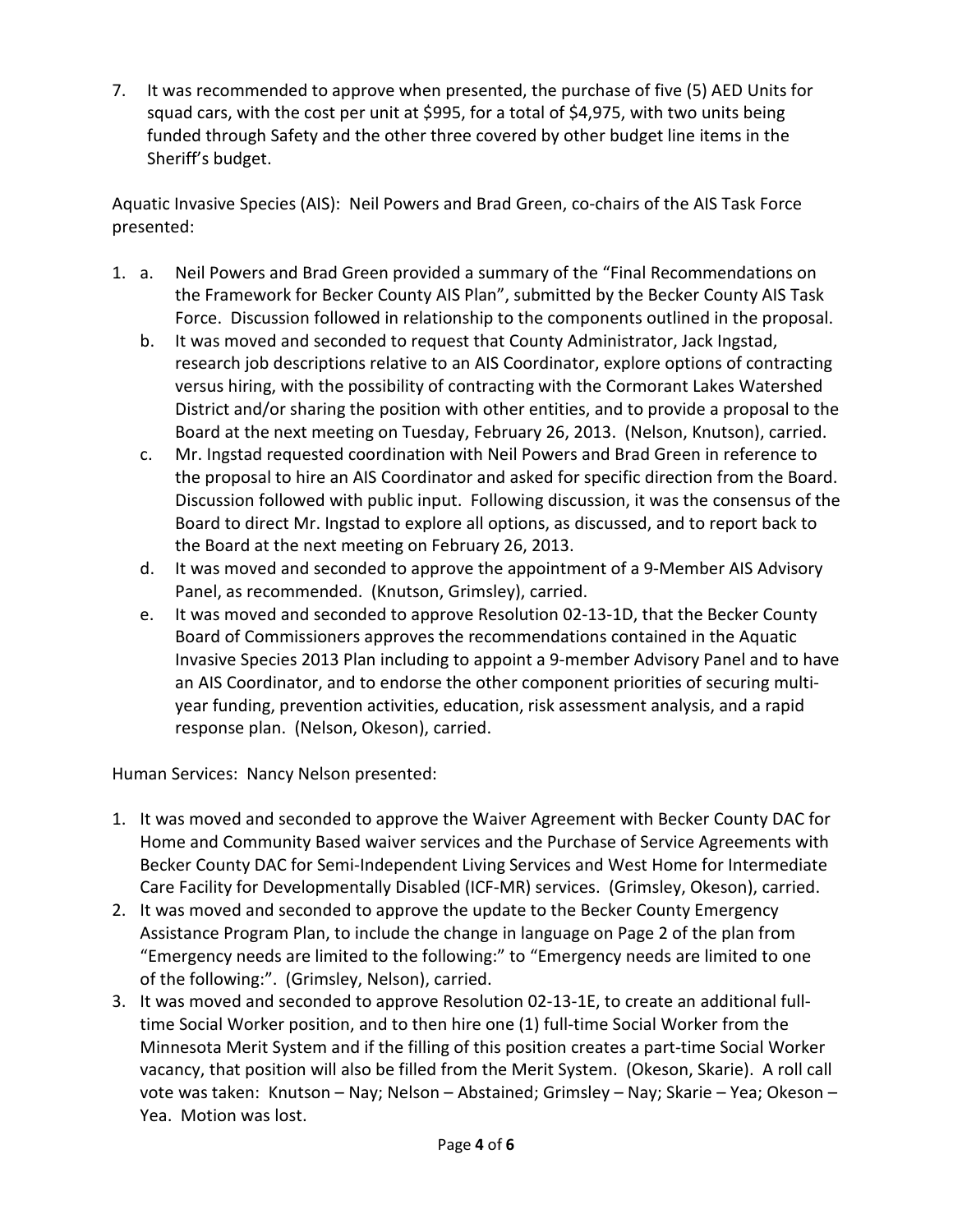- 4. It was moved and seconded to accept the grant from the Adult Mental Health Division of the Department of Human Services, in the amount of \$124,504, to be used for the Community Support Program. (Nelson, Knutson), carried.
- 5. It was moved and seconded to approve the Human Services claims for Human Services, Community Health, and Transit. (Nelson, Knutson), carried.

Veteran Services: Lauri Brooke presented:

- 1. Ms. Brooke provided a summary on Veteran Services for 2012, noting an 18% increase from 2011 in number of visits to the office. Becker County will be hosting a Veteran's Stand Down at the Becker County Fairgrounds Fieldhouse on Thursday, April 25, 2013, with over 40 vendors present and with an expectation of 200-300 veterans in attendance. This event will allow homeless or imminently homeless veterans access to various goods and services available to them in one centralized location.
- 2. Information was presented in reference to the establishment of a Northwest Minnesota VA Medical Center Transportation Program. Northwestern Minnesota has not had a transportation program to transport veterans to their medical appointments. This program would encompass approximately 15 counties using 30 volunteer drivers. It was the consensus of the Board to support moving forward in the process to establish a Northwest Minnesota VA Transportation Program.

Assessor: Steve Carlson presented:

- 1. It was moved and seconded to approve the abatement for:
	- a. PIN #: 17.0632.000 in Lake Eunice Township in the amount of \$1,358.00, as a disabled veteran exclusion should have carried over to the spouse for 2012 payable. (Nelson, Knutson), carried.
- 2. It was the consensus of the Board to set the start time for the Board of Equalization meeting scheduled for June 18, 2013 for 7:00 p.m.

Highway: Brian Shepard presented:

- 1. It was moved and seconded to approve Resolution 02-13-1A, to enter into a Joint Powers Agreement with the four MnDOT District 4 counties of Becker, Clay, Douglas, and Otter Tail for the delivery of Project S.P. 088-070-034, and to authorize the proper County Officers to execute such agreement and any amendments, as outlined in said resolution. (Okeson, Nelson), carried.
- 2. It was moved and seconded to approve Resolution 02-13-1B, to authorize the Highway Department Head to advertise the initial Highway Construction advertisements in the Detroit Lakes Tribune stating the intent to utilize internet advertising and that all Highway Construction Advertising for 2013 will be placed on the official Becker County web page and on the MNDOT site at [www.dot.state.mn.us/stateaid](http://www.dot.state.mn.us/stateaid) using the EAdvertlink. (Okeson, Grimsley), carried.
- 3. It was moved and seconded to approve Resolution 02-13-1C, to authorize the Highway Department Head to advertise and hire seasonal employees to include up to five (5)